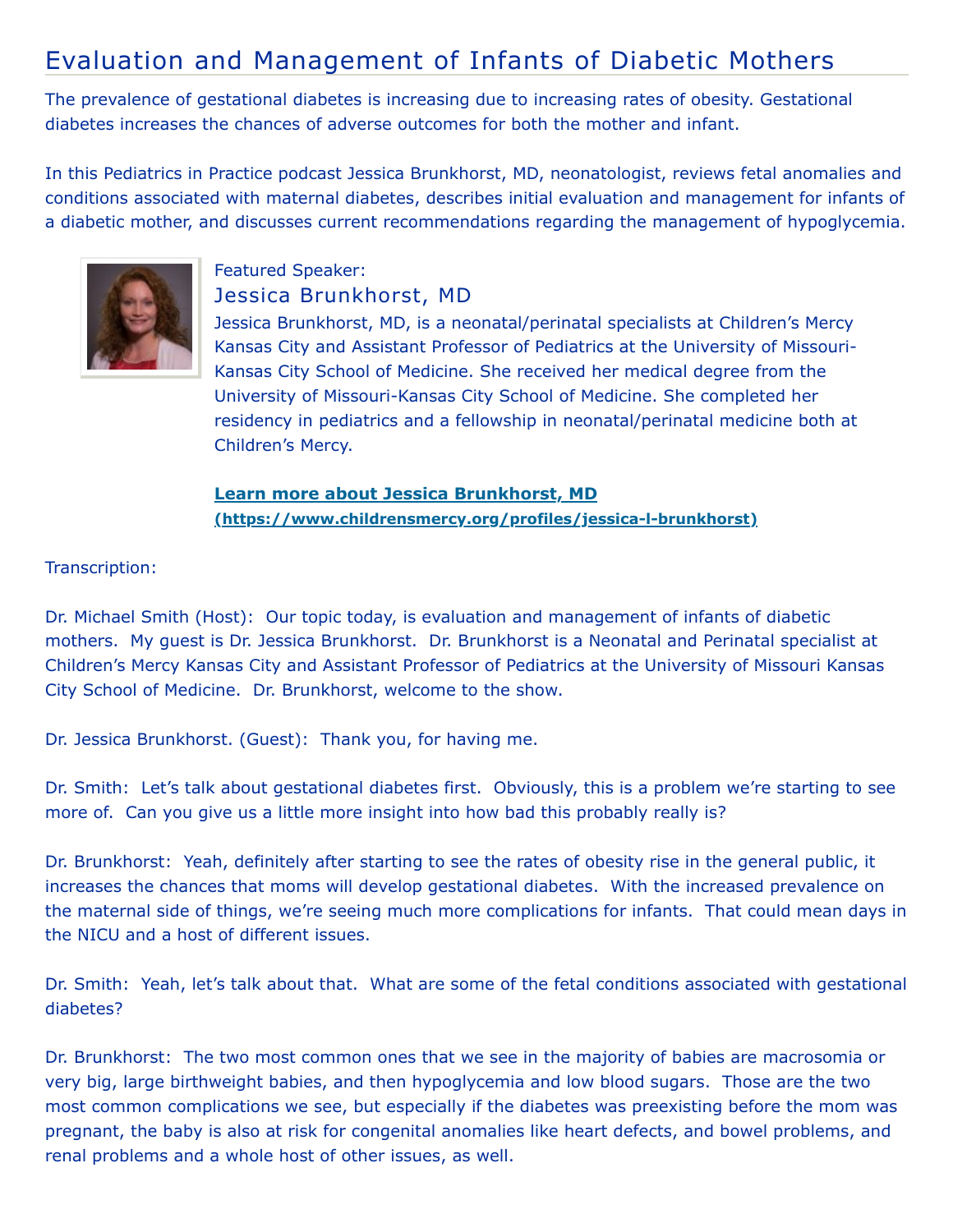Dr. Smith: Dr. Brunkhorst, at Children's Mercy Kansas City, run us through the initial evaluation that you go through as the expert in gestational diabetes and taking care of the infant. Run us through your approach to this.

Dr. Brunkhorst: Okay, so first and foremost is close glucose monitoring. If the babies are having issues with hypoglycemia, then we'll either start with D10 boluses to get their sugar up instantly or kind of a slow, steady glucose infusion so that we're not causing big peaks, and valleys and rollercoaster ride with their glucose metabolism. There has also been lots of talk in the literature, and certain places are using that glucose gel to help stabilize the babies on the well-baby nursery side of things. Usually, by the time they have made it to the NICU, we would go with a glucose infusion as opposed to trying other feeding regimens.

Once we get glucose under control, it's really a matter of looking for what risk factors the babies have for other complications. So, if suddenly, we're having issues with oxygenation, does that mean the baby is having a component of respiratory distress syndrome? Does that mean there's underlying heart disease? What does that mean going on for the baby? Really once glucose management is addressed, it's looking at what clinical signs the infant is presenting with and then tailoring our work up from there. Do we need a chest X-ray? Do we need a cardiac echo? Do we need a renal ultrasound, looking at a CBC for macrosomia – or polycythemia, monitoring for hyperbilirubinemia, and looking at all the other complications?

Dr. Smith: Over the last few years where we've had so many advances in technology, in diagnostics, all that kind of stuff, what do you think is one of the best things that have occurred at the hospital when it comes to taking care of these infants that really has improved outcome?

Dr. Brunkhorst: Well, you know, I think just recognizing that hypoglycemia does have long-term effects for the infant and being much more aggressive with the treatment and management of it than we used to be. There are definitely studies out there that are demonstrating that episodes of hypoglycemia that we otherwise would have thought were benign could have long-term effects for the baby. I think really recognition and awareness of the problem and being more aggressive with the treatment and management of it going forward are probably the biggest things. There's talk about doing continuous glucose monitoring for babies and what that might look like, but we're just not quite there yet. I think that this is definitely going to be a hot topic with lots of changes to come in the near future as we are beginning to recognize what could be long-term complications from that.

Dr. Smith: When we talk about high-risk pregnancies -- obviously gestational diabetes falls into that category – tell us a little bit about the types of professionals that you are working with at Children's Mercy. Who's involved with actually taking care of the mom and the infant?

Dr. Brunkhorst: So, definitely the neonatologists can get on the front lines if the baby is having enough issues to buy themselves a trip to the Neonatal Intensive Care Unit, and then depending upon the severity and how long the issues are going on, often times the endocrinologists will get involved. And then if other organ systems are involved such as heart defects, which are common with these babies, then our cardiology team would also be involved. The great part about Children's Mercy is we have all the specialists with easy accessibility nearby, and so they are there to help us when these kiddos